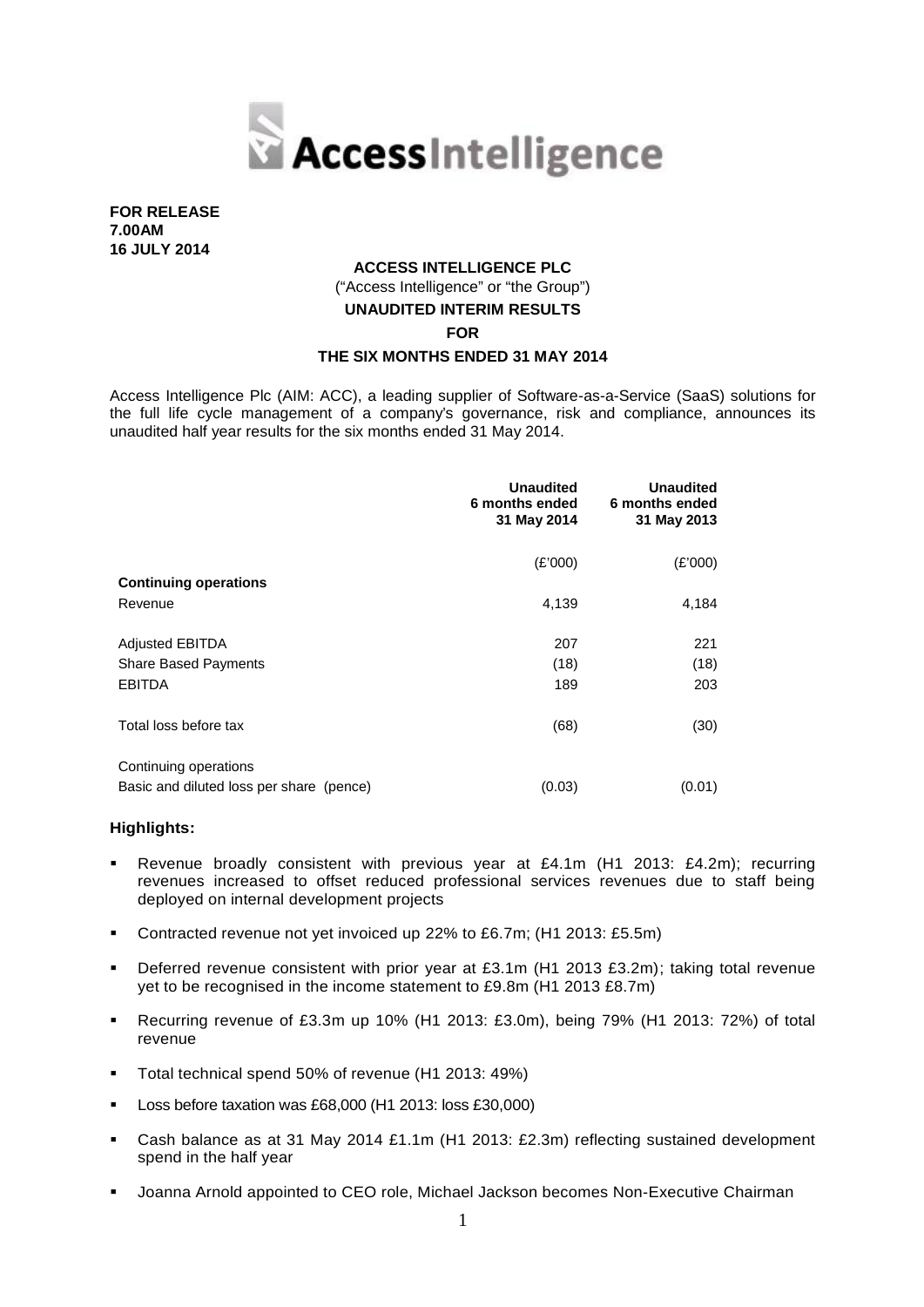Michael Jackson, Non-Executive Chairman, commented:

*"Access Intelligence continues to drive long term shareholder and customer value through its strategic investment in product innovation. In the first half of 2014, we achieved our key development milestones on all projects as well as receiving positive feedback from early client engagements. By combining our solutions onto a shared technology platform, we are able to deliver our brands to blue chip customers on a departmental and enterprise-wide scale. Our Centre of Excellence in York provides Access Intelligence with the platform and scalability to continue to expand our reputation and position in the Governance, Risk and Compliance marketplace."*

# **For further information:**

## Access Intelligence plc **Access Intelligence plc** 0843 659 2940

Michael Jackson (Non-Executive Chairman)

Joanna Arnold (CEO)

Kole Dhoot (CFO)

#### **Sanlam Securities**

Simon Clements 020 7628 2200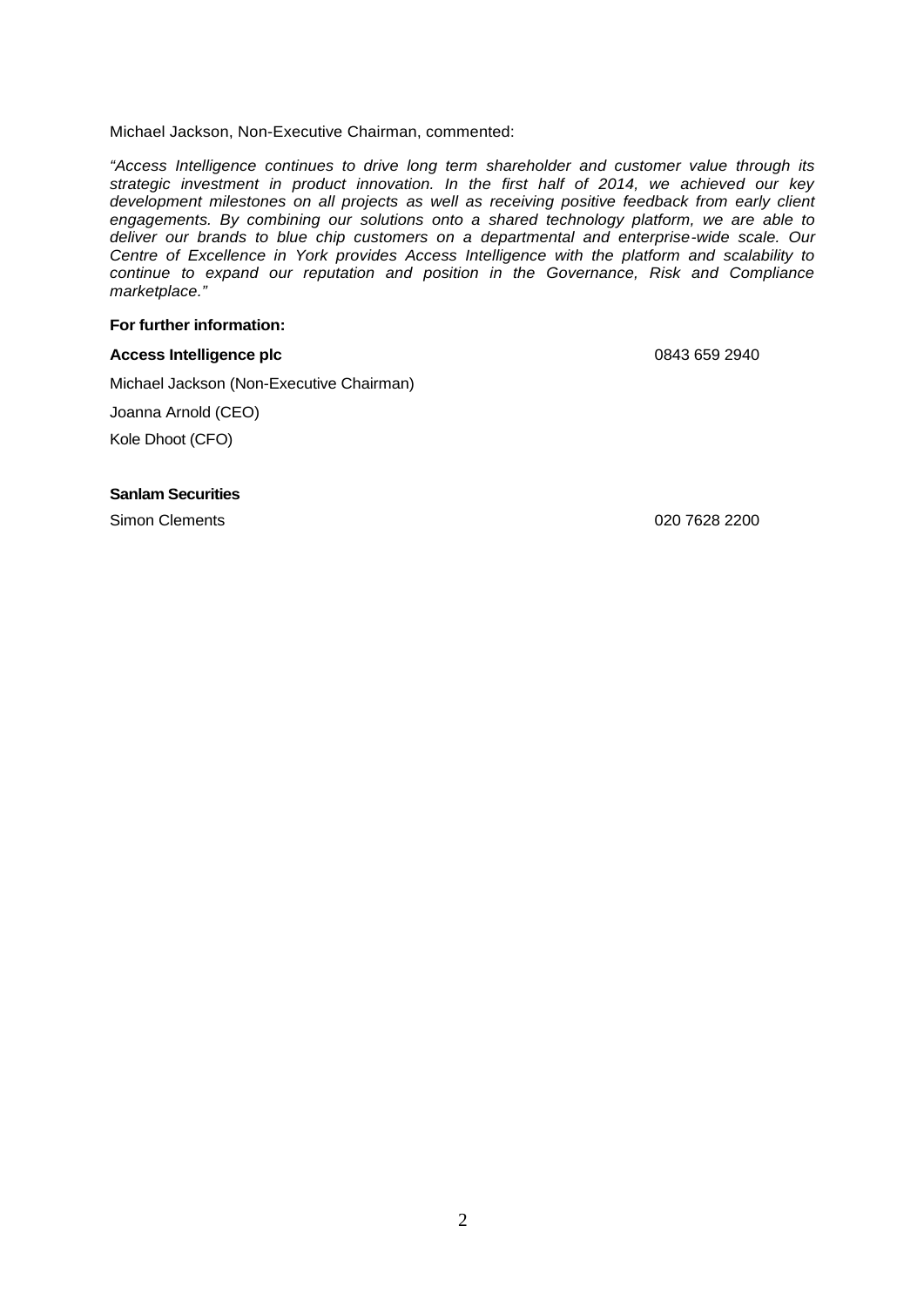## **Chairman's Statement**

I am pleased to announce our results for the six months ended 31 May 2014, which demonstrate our continued growth in recurring revenues. The results reflect our sustained investment in combining our solutions onto a shared technology platform at our York based development centre, enabling us to deliver an innovative, unified GRC software offering. I am also pleased to announce Joanna Arnold's appointment as CEO. Since joining the Company in 2008, she has been instrumental in our integrated product strategy, has run four of our six operational subsidiaries and completed 3 acquisitions and 2 funding rounds. The Access Intelligence Board and I are confident that Joanna is the right person to lead the company forward. We believe that her passion for technology will help ensure that Access Intelligence continues to deliver innovations that drive customer value and sustained long term shareholder returns.

## **Results for the half**

The Company's revenue was broadly flat at £4,139,000 (H1 2013: £4,184,000), though encouragingly recurring revenues have risen and make up £3,276,000 or 79% of total revenues (H1 2013: £3,015,000 or 72%).

The Company's operating loss was £11,000 (H1 2013: profit £28,000), which includes charges of £200,000 for depreciation and amortisation (H1 2013: £176,000) and £18,000 for share based payments (H1 2013: £18,000).

Cost of sales were broadly flat at £1,131,000 (H1 2013 £1,117,000) and gross margin maintained.

Operating costs were broadly flat at £3,001,000 (H1 2013 £3,021,000), reflecting the stable cost base from which we expect to leverage growth in revenues and service delivery following the sustained investment programme spend.

The basic loss per share was 0.03p (H1 2013: loss 0.01p).

The Company had cash at the end of the period of £1,140,000 (H1 2013: £2,272,000).

# **Strategy**

Access Intelligence is in its final quarter of a transformational investment programme to drive product synergy, innovation and longevity. During the first half of 2014 total spend on such activities was 50% of revenue (H1 2013: 49%). Total R&D and technical spend was £2,081,000 (H1 2013: £2,035,000) of which we capitalised software development costs of £762,000 (H1 2013: £727,000). This programme brings all solutions onto a standardised platform and enables Access Intelligence to deliver an enterprise governance, risk and compliance solution, creating a springboard for effective cross-sell and upsell across its brands.

As this project has progressed at the Centre of Excellence ("CoE") in York we have continued to bring on new clients in both the public and private sectors across all brands. The SaaS business model drives value for our customers and delivers a foundation of long term stability and growth for our shareholders. This is evident in the 22% increase in first half revenues that are contracted but not yet invoiced at £6.7m (H1 2013: £5.5m). And although H1 revenues remain flat year-on-year recurring revenues have grown by 10%. A contributing factor to this has been that professional services revenues have been depressed whilst our CoE resource works on internal projects associated with the product development.

Amid the backdrop of ongoing restructuring and spending cuts in the public sector, the Company has maintained a competitive advantage largely due to our ability to consistently deliver solutions that mitigate risk, reduce costs and improve productivity. These capabilities extend into our growing presence in the private sector where we are routinely selected for the ease in which our products support customers' regulatory workflow and reporting requirements.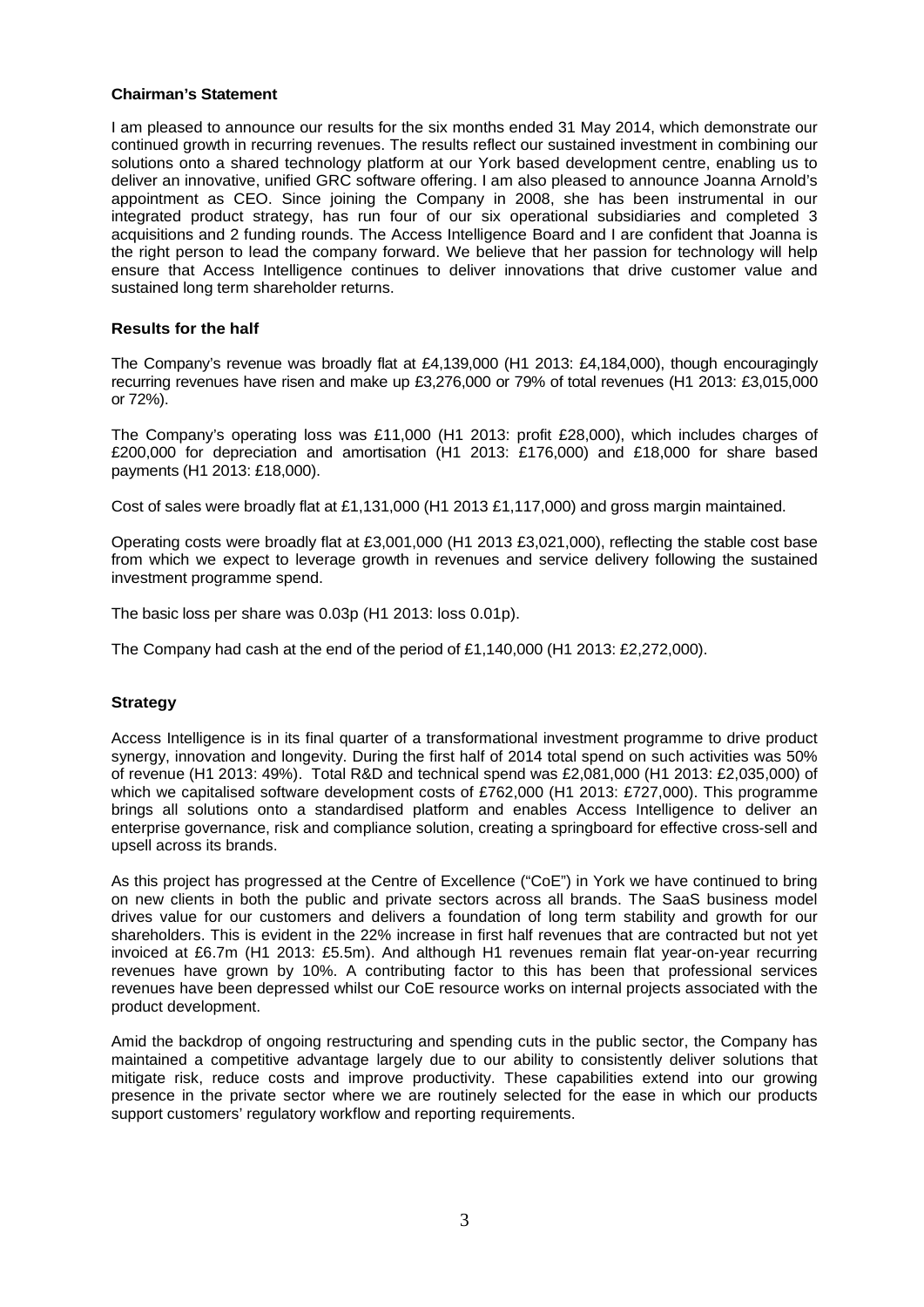#### **The half year in focus**

## **1. GRC Software Portfolio:**

**AIMediaComms:** Despite the continuing squeeze on public expenditure and increased competition, AIMediaComms continued to expand its public sector footprint in the first half of 2014. Private sector wins were across a number of industries including oil and gas, transport and legal services, as well as, additional licence revenue generated through upselling new stakeholder engagement modules to existing private sector clients. New clients were also secured through our partners in Australasia. We launched a new Online Media Centre and news and social media monitoring module, both of which are generating new business opportunities.

**Due North:** Due North has had a strong first half with new business sales growth in the NHS, housing authorities and private sector. Whilst the public sector continues to experience significant restructuring activity, the focus on cost efficiencies at every level of local government has underpinned the demand for procurement and contract management software. The brand's management team has also been strengthened with the addition of an Operations Director with 15 years software industry experience and a Strategic Account Director with over 20 years experience in public and private sector sourcing.

Due North also prepares for a launch of their new product to the local authority market in H2 2014. There has been substantial interest from both existing and new customers to adopt the product with its improved user experience, rich functionality and reporting capabilities. The brand continues to feature on Gartner's Magic Quadrant for Strategic Sourcing Applications with the product's "strong audit trail" functionality being highlighted as a key differentiator.

**AITalent:** The brand continues to see strong demand for the learning compliance suite across a wide array of organisations operating in highly regulated markets.

The key to ongoing client acquisition for this brand has been its capability to adapt to and address specific regulatory issues impacting on business operations. Highlights to date include significant enterprise-wide client wins in the insurance and oil and gas industries which demonstrate the brands ability to succeed in strong and competitive marketplaces. To aid continuous development the Company has invested in additional industry specific expertise to provide best of breed support to our growing list of regulated customers.

**AITrackRecord:** During the period, AITrackRecord has focused on migration and promotion of product developments to new and existing customers. The Professional Services resource within the division has been focused on internal projects and customer scoping exercises, leveraging the functional and performance benefits of the new software. The new business pipeline for the brand is developing well. Sector focus on the financial services market continues capitalising on regulatory momentum resulting from the FCA's Retail Distribution and Mortgage Market Reviews.

**AIControlPoint:** AIControlPoint continues to grow from strength to strength with key wins in oil and gas and aviation markets during the first half. Resourcing sufficiently to meet new customer acquisitions and a growing pipeline has proved a demanding task as this "start up" matures into a key brand for Access Intelligence.

**York Development Centre:** We have invested significantly in creating a state of the art development centre in York. We hope that this provides the foundations to developing cutting edge innovation across our product suite. This commitment has resulted in total technical spend being 50% (H1 2013: 49%) of revenues in the first half and we are on track with our plans for this year.

# **2. IT Support Services**

**Willow Starcom:** Despite a challenging competitive climate for hosted solutions, Willow Starcom continues to show strong growth in the SME market, with half year revenues up over 5% year on year, and a strong pipeline for H2. The AICloud brand has continued to deliver significant value for Access Intelligence's customers, providing an end-to-end Software-as-a-Service that offers a competitive advantage to the brands.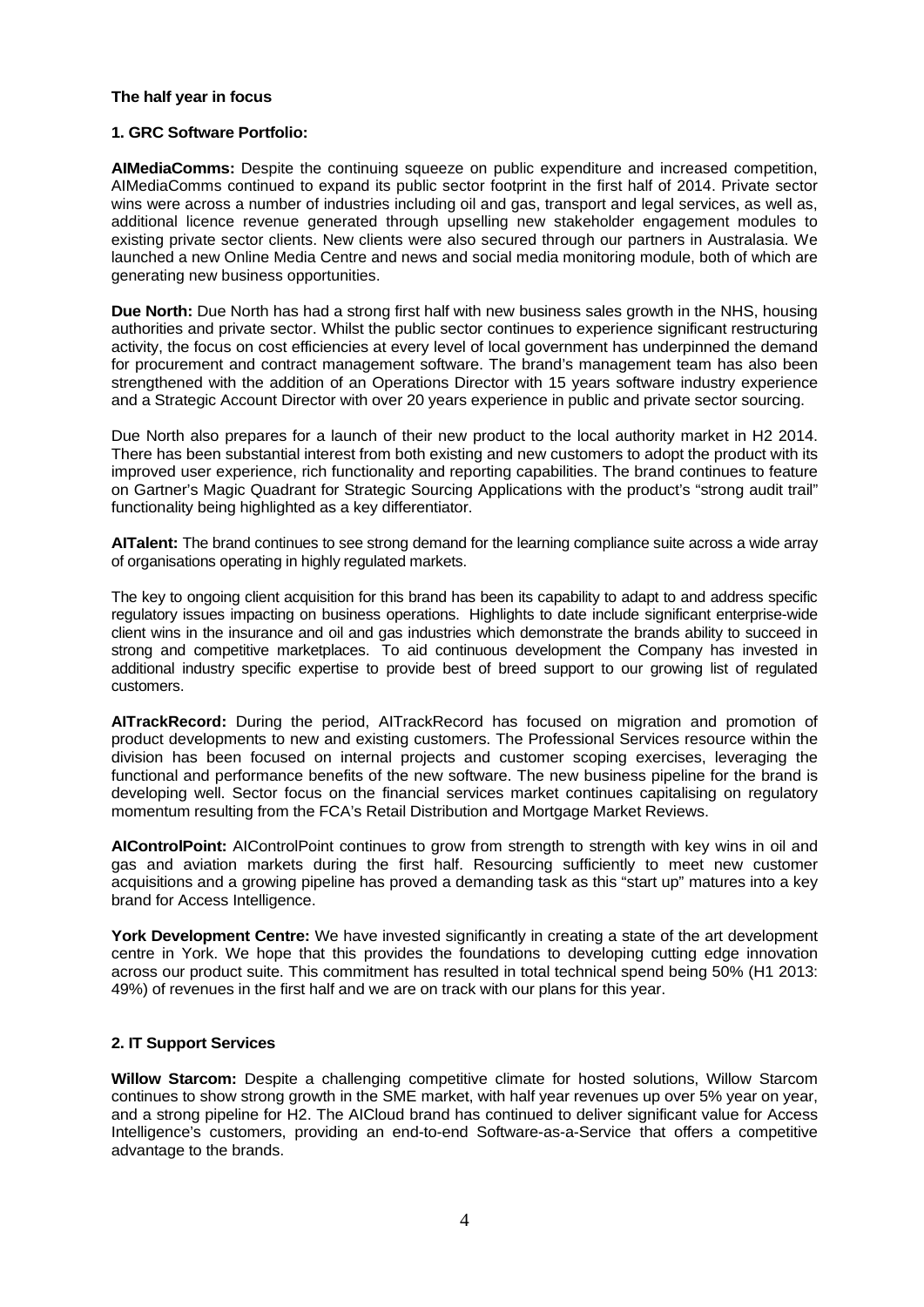## **Directors**

Earlier today, Joanna Arnold was appointed to the role of CEO and Michael Jackson became non executive Chairman. In her capacity as Corporate Development Director, Joanna completed three acquisitions and two funding rounds. Since her appointment as COO in 2010, Joanna has run four of the six operational divisions and has been instrumental in the Company's integrated product strategy driven through the York Centre of Excellence.

#### **Current Trading**

Whilst the first half of 2014 was focused on the successful delivery of internal product development, Access Intelligence has built upon its strong position in the public and private sectors, with H1 2014 contracted revenue not yet invoiced up 22% to £6.7m (H1 2013: £5.5m), and recurring revenue now representing 79% of the total (H1 2013: 72%). Professional Services revenues were depressed as a result of resources being allocated to internal and non-revenue generating projects to migrate customers onto the new products.

Our focus on product innovation and the integration of the brands' functionality onto a unified platform is key to our long term strategy and early feedback on the new software from current and prospective customers has been very encouraging. The business pipeline continues to grow with a number of exciting opportunities on the horizon to deliver a combined product offering using the new platform.

The consistent, year-on-year increases in contracted revenue not yet invoiced, our recurring revenue base and sustained investment in innovative product development, demonstrate the Group's long term stability and provide a solid foundation for continued growth.

Michael Jackson Non-executive Chairman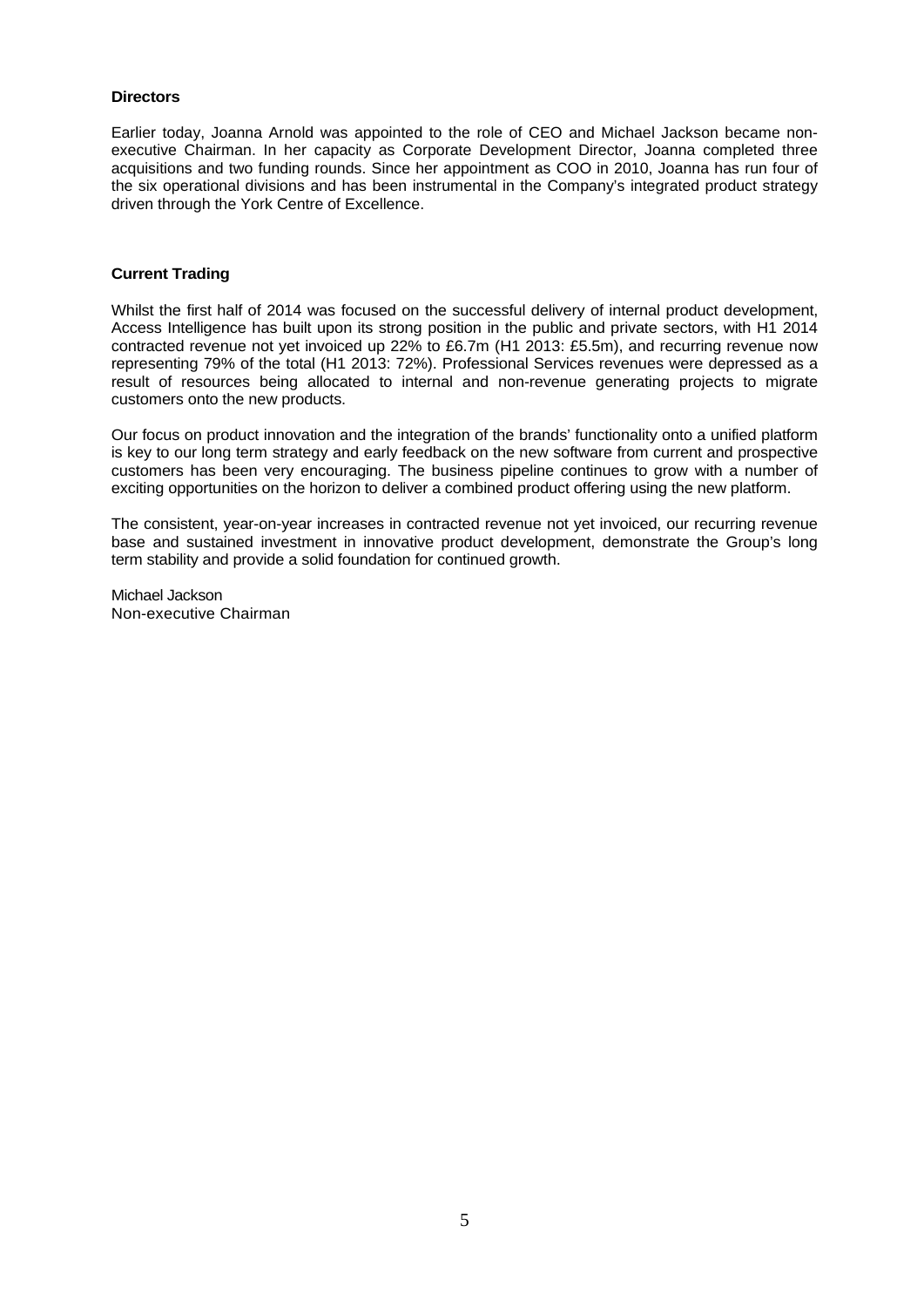## **Access Intelligence plc Consolidated Statement of Comprehensive Income for the 6 months ended 31 May 2014**

There were no recognised gains and losses in the period, or in prior periods, other than the results below

|                                                                                         | <b>Notes</b> | <b>Unaudited</b><br>6 months<br>ended<br>31-May-14<br>£'000 | <b>Unaudited</b><br>6 months<br>ended<br>31-May-13<br>£'000 | <b>Audited</b><br>Year<br>ended<br>30-Nov-13<br>£'000 |
|-----------------------------------------------------------------------------------------|--------------|-------------------------------------------------------------|-------------------------------------------------------------|-------------------------------------------------------|
| <b>Revenue</b>                                                                          |              | 4,139                                                       | 4,184                                                       | 8,388                                                 |
| Cost of sales                                                                           |              | (1, 131)                                                    | (1, 117)                                                    | (2, 245)                                              |
| <b>Gross profit</b>                                                                     |              | 3,008                                                       | 3,067                                                       | 6,143                                                 |
| Administrative expenses                                                                 |              | (3,001)                                                     | (3,021)                                                     | (6,026)                                               |
| Share based payments                                                                    |              | (18)                                                        | (18)                                                        | (40)                                                  |
| <b>Operating (loss)/profit</b>                                                          |              | (11)                                                        | 28                                                          | 77                                                    |
| Impairment of intangibles                                                               |              |                                                             |                                                             | (2,607)                                               |
| <b>Operating (loss)/profit</b>                                                          |              | (11)                                                        | 28                                                          | (2,530)                                               |
| Financial income                                                                        |              |                                                             | 6                                                           | 10                                                    |
| Financial expenses                                                                      |              | (58)                                                        | (64)                                                        | (119)                                                 |
| Loss before tax                                                                         |              | (68)                                                        | (30)                                                        | (2,639)                                               |
| Taxation                                                                                |              | 5                                                           | 5                                                           | 27                                                    |
| Loss for the period                                                                     |              | (63)                                                        | (25)                                                        | (2,612)                                               |
| Other comprehensive income                                                              |              |                                                             |                                                             |                                                       |
| Total comprehensive loss for the period<br>attributable to the owners of parent company |              | (63)                                                        | (25)                                                        | (2,612)                                               |
|                                                                                         |              |                                                             |                                                             |                                                       |
| <b>Earnings per share</b>                                                               |              | Pence                                                       | Pence                                                       | Pence                                                 |
| Continuing operations                                                                   |              |                                                             |                                                             |                                                       |

Basic and diluted loss per share 2 (0.03) (0.01) (1.11)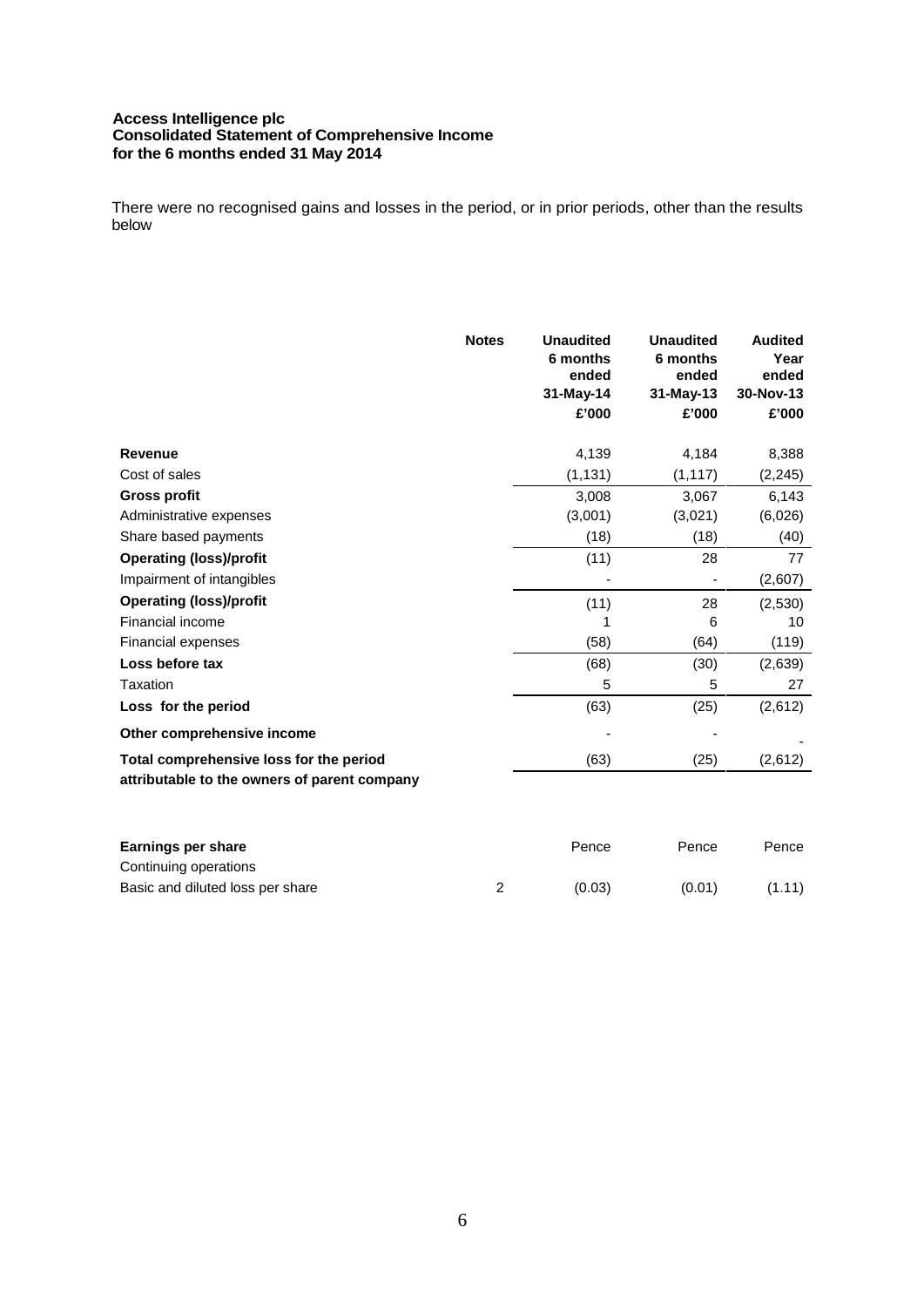# **Consolidated Statement of Financial Position at 31 May 2014**

|                                                  | <b>Unaudited</b><br>At 31<br>May 2014<br>£'000 | <b>Unaudited</b><br>At 31<br>May 2013<br>£'000 | <b>Audited</b><br>At 30<br><b>Nov 2013</b><br>£'000 |
|--------------------------------------------------|------------------------------------------------|------------------------------------------------|-----------------------------------------------------|
| <b>Non-current assets</b>                        |                                                |                                                |                                                     |
| Property, plant and equipment                    | 622                                            | 509                                            | 617                                                 |
| Intangible assets                                | 8,452                                          | 9,500                                          | 7,807                                               |
| Deferred tax asset                               | 611                                            | 720                                            | 610                                                 |
| <b>Total non-current assets</b>                  | 9,685                                          | 10,729                                         | 9,034                                               |
| <b>Current assets</b>                            |                                                |                                                |                                                     |
| Inventories                                      | 144                                            | 168                                            | 168                                                 |
| Trade and other receivables                      | 2,209                                          | 2,599                                          | 2,023                                               |
| Current tax receivables                          | 211                                            |                                                | 337                                                 |
| Cash and cash equivalents                        | 1,140                                          | 2,272                                          | 1,521                                               |
| <b>Total current assets</b>                      | 3,704                                          | 5,039                                          | 4,049                                               |
| <b>Total assets</b>                              | 13,389                                         | 15,768                                         | 13,083                                              |
| <b>Current liabilities</b>                       |                                                |                                                |                                                     |
| Trade and other payables                         | 1,103                                          | 1,150                                          | 1,030                                               |
| Accruals and deferred income                     | 3,690                                          | 3,643                                          | 3,414                                               |
| Interest-bearing loans and borrowings            |                                                |                                                | 754                                                 |
| Current income tax liabilities                   |                                                | 5                                              |                                                     |
| <b>Total current liabilities</b>                 | 4,793                                          | 4,798                                          | 5,198                                               |
| <b>Non-current liabilities</b>                   |                                                |                                                |                                                     |
| Interest-bearing loans and borrowings            | 1,281                                          | 1,236                                          | 507                                                 |
| Deferred tax liabilities                         | 694                                            | 502                                            | 712                                                 |
| <b>Total non-current liabilities</b>             | 1,975                                          | 1,738                                          | 1,219                                               |
| <b>Total liabilities</b>                         | 6,768                                          | 6,536                                          | 6,417                                               |
| <b>Net assets</b>                                | 6,621                                          | 9,232                                          | 6,666                                               |
| <b>Equity</b>                                    |                                                |                                                |                                                     |
| Share capital                                    | 1,324                                          | 1,324                                          | 1,324                                               |
| <b>Treasury Shares</b>                           | (148)                                          | (148)                                          | (148)                                               |
| Share premium                                    | 224                                            | 224                                            | 224                                                 |
| Capital redemption reserve                       | 191                                            | 191                                            | 191                                                 |
| Share option valuation reserve                   | 349                                            | 309                                            | 331                                                 |
| Equity reserve                                   | 126                                            | 126                                            | 126                                                 |
| Retained earnings                                | 4,555                                          | 7,206                                          | 4,618                                               |
| Total equity attributable to equity shareholders | 6,621                                          | 9,232                                          | 6,666                                               |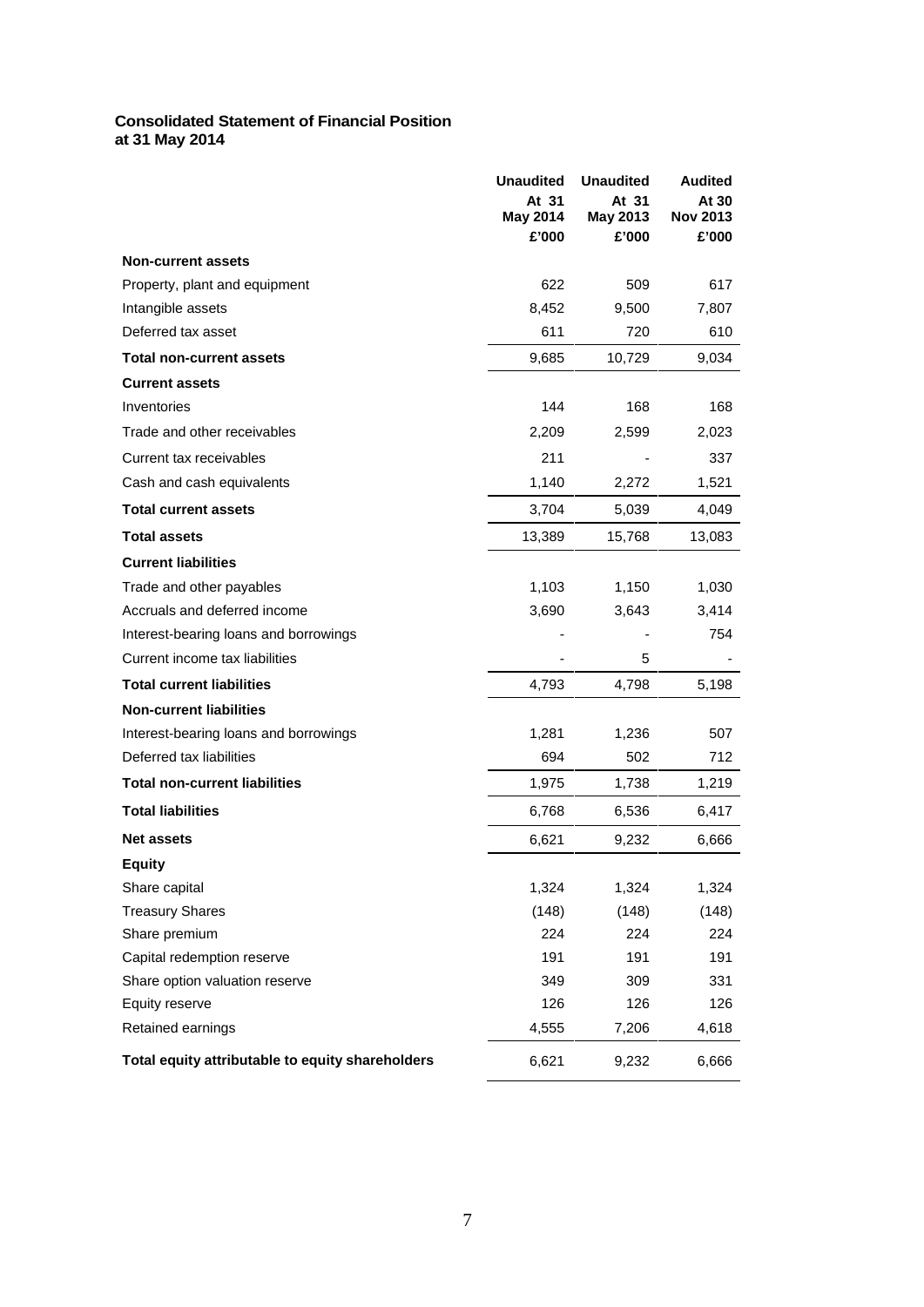#### **Consolidated Statement of Changes in Equity for the 6 months ended 31 May 2014**

|                                                          |                         |                                  |                                    |                                  | <b>Share</b>                   |                          |                      |                |  |
|----------------------------------------------------------|-------------------------|----------------------------------|------------------------------------|----------------------------------|--------------------------------|--------------------------|----------------------|----------------|--|
|                                                          | <b>Share</b><br>capital | <b>Treasury</b><br><b>Shares</b> | <b>Share</b><br>premium<br>account | Capital<br>redemption<br>reserve | option<br>valuation<br>reserve | <b>Equity</b><br>reserve | Retained<br>earnings | <b>Total</b>   |  |
|                                                          | £'000                   |                                  | £'000                              | £'000                            | £'000                          | £'000                    | £'000                | £'000          |  |
| Group                                                    |                         |                                  |                                    |                                  |                                |                          |                      |                |  |
| At 1 December<br>2012                                    | 1,286                   | (148)                            |                                    | 191                              | 284                            | 126                      | 7,346                | 9,085          |  |
| Total<br>comprehensive<br>income for the<br>period       |                         |                                  |                                    |                                  |                                | $\blacksquare$           | (25)                 | (25)           |  |
| Share-based<br>payments                                  |                         |                                  |                                    |                                  | 25                             |                          | $\overline{a}$       | 25             |  |
| Dividends<br>recognised as<br>distributions to<br>owners |                         |                                  |                                    |                                  |                                |                          | (115)                | (115)          |  |
| New shares<br>issued less direct<br>costs                | 38                      |                                  | 224                                |                                  |                                |                          | $\blacksquare$       | 262            |  |
| At 31 May 2013                                           | 1,324                   | (148)                            | 224                                | 191                              | 309                            | 126                      | 7,206                | 9,232          |  |
| At 1 June 2013                                           | 1,324                   | (148)                            | 224                                | 191                              | 309                            | 126                      | 7,206                | 9,232          |  |
| Total<br>comprehensive<br>income for the<br>period       |                         |                                  |                                    |                                  | $\blacksquare$                 | $\blacksquare$           | (2,588)              | (2,588)        |  |
| Share-based<br>payments                                  |                         |                                  |                                    |                                  | 15                             |                          |                      | 15             |  |
| Tax reversal<br>relating to share-<br>based payment      |                         |                                  | $\blacksquare$                     | ۰                                | 7                              |                          | $\blacksquare$       | $\overline{7}$ |  |
| At 30 November<br>2013                                   | 1,324                   | (148)                            | 224                                | 191                              | 331                            | 126                      | 4,618                | 6,666          |  |
| At 1 December<br>2013                                    | 1,324                   | (148)                            | 224                                | 191                              | 331                            | 126                      | 4,618                | 6,666          |  |
| Total<br>comprehensive<br>income for the<br>period       |                         |                                  |                                    |                                  |                                |                          | (63)                 | (63)           |  |
| Share-based<br>payments                                  |                         |                                  |                                    | $\overline{a}$                   | 18                             | $\overline{\phantom{a}}$ | $\blacksquare$       | $18$           |  |
|                                                          |                         |                                  |                                    |                                  |                                |                          |                      |                |  |
| At 31 May 2014                                           | 1,324                   | (148)                            | 224                                | 191                              | 349                            | 126                      | 4,555                | 6,621          |  |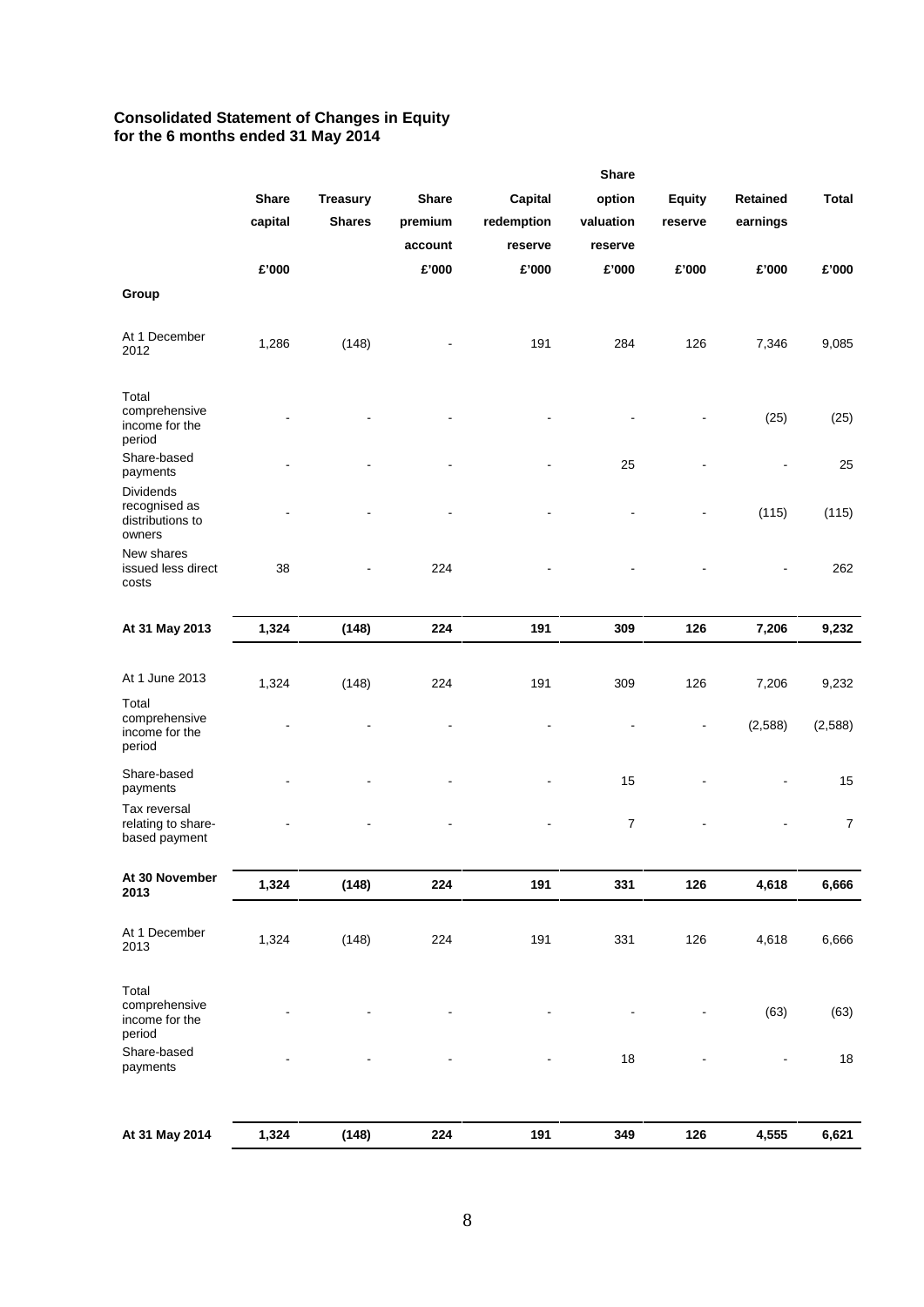#### **Consolidated Statement of Cash Flow for the 6 months ended 31 May 2014**

|                                                                           | <b>Unaudited</b> | <b>Unaudited</b> | <b>Audited</b><br>Year ended |  |
|---------------------------------------------------------------------------|------------------|------------------|------------------------------|--|
|                                                                           | 6 months ended   | 6 months ended   |                              |  |
|                                                                           | 31-May-14        | 31-May-13        | 30-Nov-13                    |  |
|                                                                           | £'000            | £'000            | £'000                        |  |
| Cash flows from continuing operating<br>activities                        |                  |                  |                              |  |
| Loss for the period attributable to equity<br>shareholders of the parent  | (63)             | (25)             | (2,612)                      |  |
| Adjustments for:                                                          |                  |                  |                              |  |
| Taxation                                                                  |                  | (5)              | (27)                         |  |
| Depreciation and amortisation                                             | 200              | 176              | 360                          |  |
| Impairment of intangible assets                                           |                  |                  | 2,607                        |  |
| Share option valuation charge                                             | 18               | 18               | 40                           |  |
| Financial income                                                          | (1)              | (6)              | (10)                         |  |
| Financial expense                                                         | 58               | 64               | 119                          |  |
| Loss on disposal of property, plant and<br>equipment                      |                  |                  | $\overline{c}$               |  |
| Operating cash inflow before changes<br>in working capital and provisions | 212              | 222              | 479                          |  |
| Increase in trade and other receivables                                   | (186)            | (354)            | (116)                        |  |
| Decrease in inventories                                                   | 24               | 23               | 23                           |  |
| Increase in trade and other payables                                      | 342              | 382              | 317                          |  |
| Net cash inflow from the continuing<br>operations                         | 392              | 273              | 703                          |  |
| Tax received                                                              | 126              | 5                | 45                           |  |
| Net cash inflow from continuing<br>operating activities                   | 518              | 278              | 748                          |  |
| Cash flows from investing in<br>continuing activities                     |                  |                  |                              |  |
| Interest received                                                         | 1                | 6                | 10                           |  |
| Acquisition of property, plant and<br>equipment                           | (100)            | (140)            | (389)                        |  |
| Cost of software development                                              | (762)            | (727)            | (1,686)                      |  |
| Net cash outflow from investing in<br>continuing activities               | (861)            | (861)            | (2,065)                      |  |
| Cash flows from financing continuing<br>activities                        |                  |                  |                              |  |
| Interest paid                                                             | (38)             | (64)             | (76)                         |  |
| Issue of equity share capital                                             |                  | 262              | 262                          |  |
| Repayment of borrowings                                                   |                  |                  | (4)                          |  |
| Payment of dividend                                                       |                  | (115)            | (116)                        |  |
| Net cash (outflow)/inflow from<br>financing continuing activities         | (38)             | 83               | 66                           |  |
| Net decrease in cash and cash<br>equivalents                              | (381)            | (500)            | (1,251)                      |  |
| Opening cash and cash equivalents                                         | 1,521            | 2,772            | 2,772                        |  |
| <b>Closing cash and cash equivalents</b>                                  | 1,140            | 2,272            | 1,521                        |  |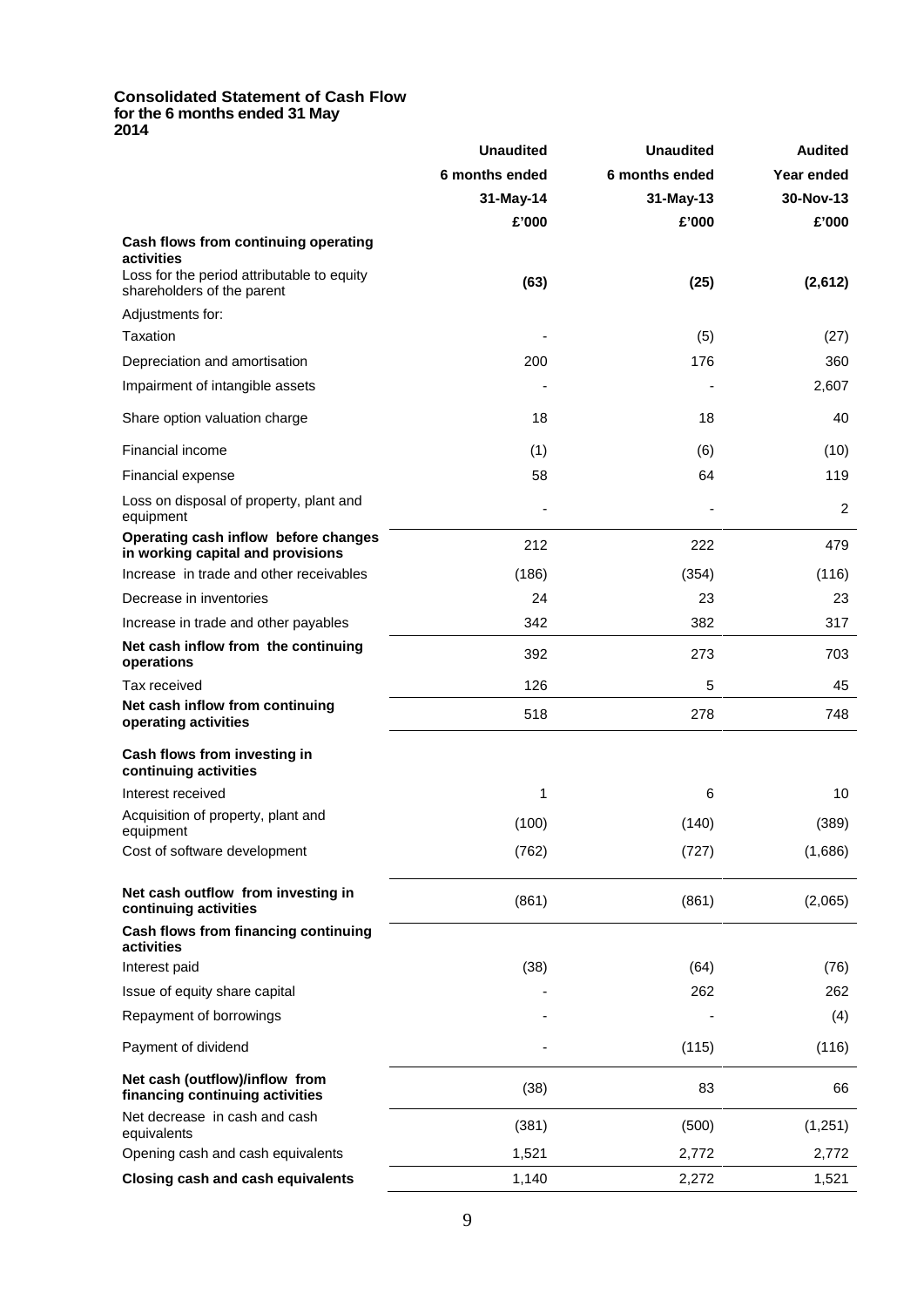# **Notes**

## **1. Unaudited notes**

## **Basis of preparation and accounting policies**

The condensed financial statements are unaudited and were approved by the Board of Directors on 15 July 2014.

The interim financial information for the six months ended 31 May 2014, including comparative financial information, has been prepared on the basis of the accounting policies set out in the last annual report and accounts, with the exception of the amendment to IAS 1 (Presentation of Financial Statements) referred to below, and in accordance with International Financial Reporting Standards ("IFRS"), including IAS 34 (Interim Financial Reporting), as issued by the International Accounting Standards Board and adopted by the European Union.

The preparation of the interim financial statements requires management to make judgements, estimates and assumptions that affect the application of accounting policies and the reported amounts of assets, liabilities, income and expense. Actual results may subsequently differ from those estimates.

In preparing the interim financial statements, the significant judgements made by management in applying the Group's accounting policies and key sources of estimation uncertainty were the same, in all material respects, as those applied to the consolidated financial statements for the year ended 30 November 2013.

The Group has elected to present comprehensive income in one statement.

#### **Going concern assumption**

The Group manages its cash requirements through a combination of operating cash flows and long term borrowings in the form of convertible loan notes.

The Group's forecasts and projections, taking account of reasonably possible changes in trading performance, show that the Group should be able to operate within its existing cash deposits and loan facilities.

Consequently, after making enquires, the Directors have a reasonable expectation that the Group has adequate resources to continue in operational existence for the foreseeable future. Accordingly, they continue to adopt the going concern basis of accounting in preparing the interim financial statements.

#### **Information extracted from 2013 Annual Report**

The financial figures for the year ended 30 November 2013, as set out in this report, do not constitute statutory accounts but are derived from the statutory accounts for that financial year.

The statutory accounts for the year ended 30 November 2013 were prepared under IFRS and have been delivered to the Registrar of Companies. The auditors reported on those accounts. Their report was unqualified, did not draw attention to any matters by way of emphasis and did not include a statement under Section 498(2) or 498(3) of the Companies Act 2006.

# **2. Earnings per share**

The calculation of earnings per share is based upon the loss after tax for the respective period, for continuing operations only. The weighted average number of ordinary shares used in the calculation of basic earnings per share is based upon the number of ordinary shares in issue in each respective period. This has been adjusted for the effect of potentially dilutive share options granted under the company's share option